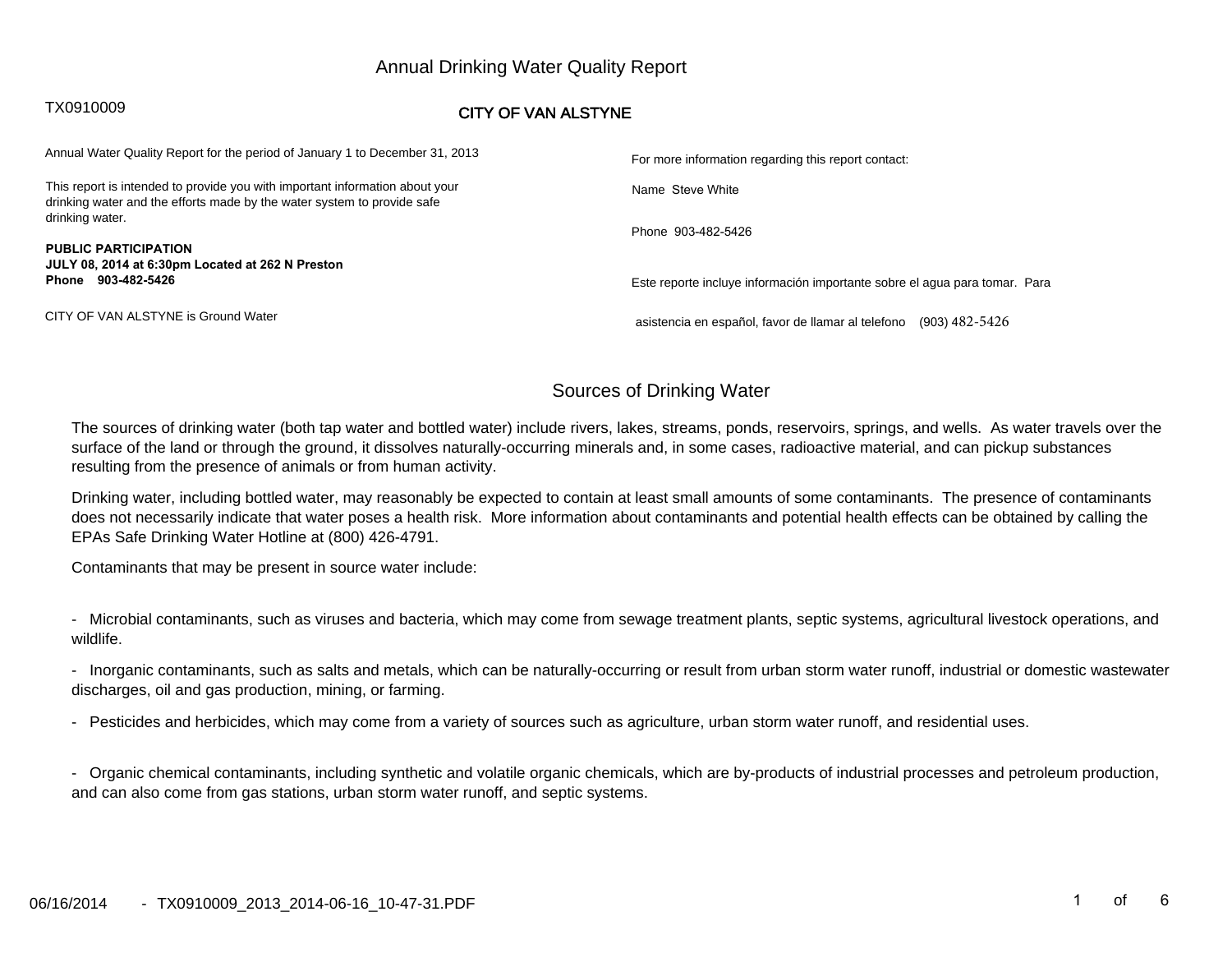- Radioactive contaminants, which can be naturally-occurring or be the result of oil and gas production and mining activities.

In order to ensure that tap water is safe to drink, EPA prescribes regulations which limit the amount of certain contaminants in water provided by public watersystems. FDA regulations establish limits for contaminants in bottled water which must provide the same protection for public health.

Contaminants may be found in drinking water that may cause taste, color, or odor problems. These types of problems are not necessarily causes for healthconcerns. For more information on taste, odor, or color of drinking water, please contact the system's business office.

You may be more vulnerable than the general population to certain microbial contaminants, such as Cryptosporidium, in drinking water. Infants, some elderly,or immunocompromised persons such as those undergoing chemotherapy for cancer; persons who have undergone organ transplants; those who are undergoing treatment with steroids; and people with HIV/AIDS or other immune system disorders, can be particularly at risk from infections. You should seekadvice about drinking water from your physician or health care providers Additional guidelines on appropriate means to lessen the risk of infection byCryptosporidium are available from the Safe Drinking Water Hotline (800-426-4791).

If present, elevated levels of lead can cause serious health problems, especially for pregnant women and young children. Lead in drinking water is primarily from materials and components associated with service lines and home plumbing. We are responsible for providing high quality drinking water, but we cannotcontrol the variety of materials used in plumbing components. When your water has been sitting for several hours, you can minimize the potential for lead exposure by flushing your tap for 30 seconds to 2 minutes before using water for drinking or cooking. If you are concerned about lead in your water, you may wish to have your water tested. Information on lead in drinking water, testing methods, and steps you can take to minimize exposure is available from the SafeDrinking Water Hotline or at http://www.epa.gov/safewater/lead.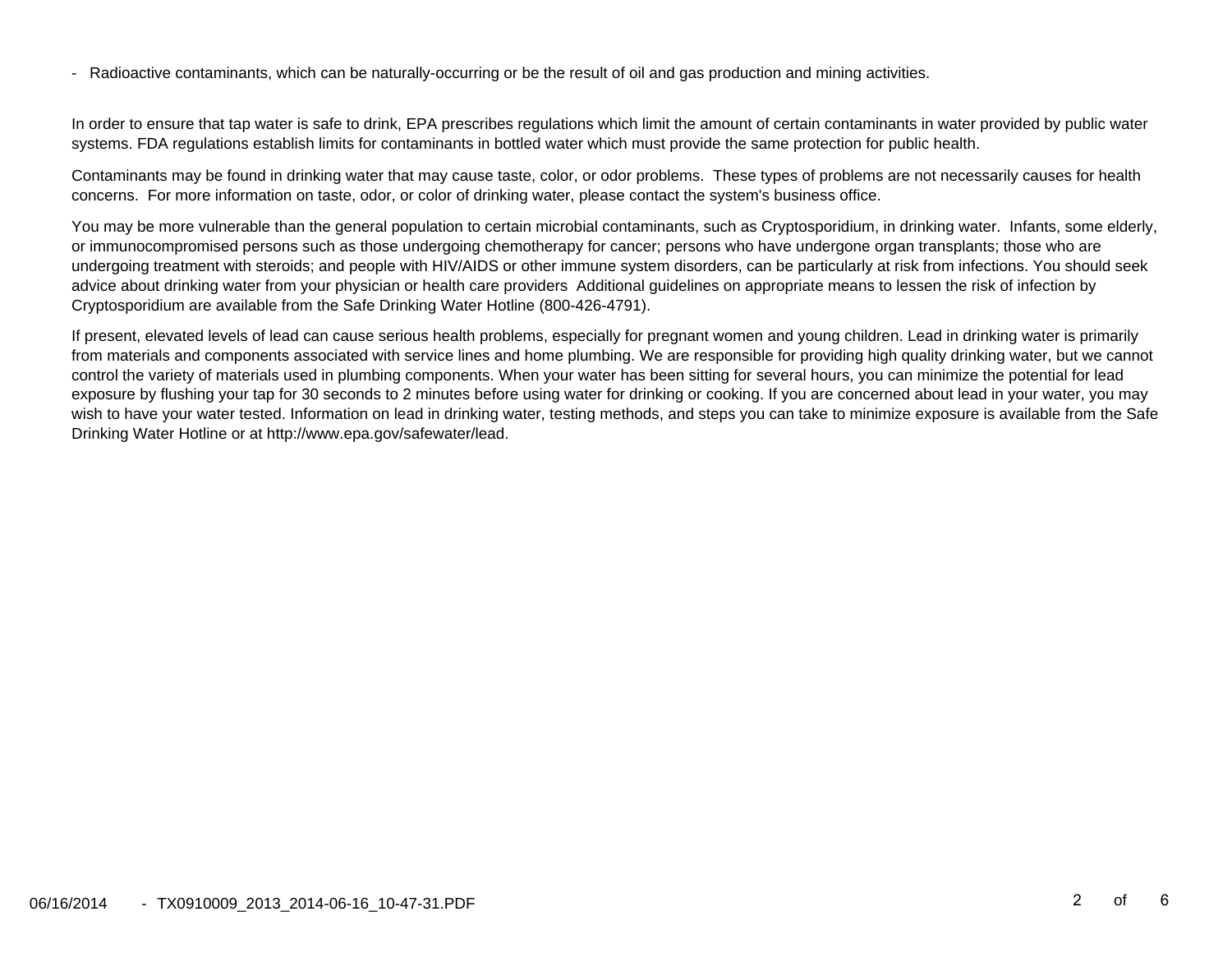#### Information about Source Water Assessments

The TCEQ completed an assessment of your source water and results indicate that some of your sources are susceptible to certain contaminants. The sampling requirements for your water system are based on this susceptibility and previous sample data. Any detections of these contaminants may be found in this Consumer Confident Report. For more information on source water assessments and protection efforts at our system, contact Steve White (903)-482-5426. This information describes the susceptibility and types of constituents that may come into contact with your drinking water source based on human activities and natural conditions. The information contained in the assessment allows us to focus source water protection strategies.

For more information about your sources of water, please refer to the Source Water Assessment Viewer available at the following URL:http://www.tceq.texas.gov/gis/swaview

Further details about sources and source-water assessments are available in Drinking Water Watch at the following URL: http://dww.tceq.texas.gov/DWW/

| Source Water Name             |                          | Type of Water | <b>Report Status</b> | Location                                         |
|-------------------------------|--------------------------|---------------|----------------------|--------------------------------------------------|
| 1 - PRESTON / COOPER ST       | PRESTON / COOPER ST      | GW            | A                    | Trrinity Basin Grayson County Van Alstynse       |
| 3 - SW MAIN / CARL UMPHRESS   | SW MAIN / CARL UMPHRESS  | GW            | A                    | Trrinity Basin Grayson County Van Alstynse       |
| 4 - SPENCE / W HWY 5          | SPENCE / W HWY 5         | GW            | A                    | Basin Grayson County<br>Trrinitv<br>Van Alstynse |
| 5 - NW CORNER HWY 121 / US 75 | NW CORNER OF HWY121 / US | GW            | A                    | Trrinity Basin Grayson County Van Alstynse       |
| 6 - COUNTY LINE RD / HWY 5    | COUNTY LINE RD / HWY 5   | GW            | ∣ PL                 | Trrinity Basin Grayson County Van Alstynse       |

| Disinfectant Residual Table |      |                              |     |     |     |     |                                                                    |                                       |
|-----------------------------|------|------------------------------|-----|-----|-----|-----|--------------------------------------------------------------------|---------------------------------------|
|                             |      | Disinfectant Year Ave. Level |     |     |     |     | Min. Level Max. Level MRDL MRDLG Unit of Measure Violation $(Y/N)$ | <b>Likely Source of Contamination</b> |
| Chlorine                    | 2013 | 149                          | .08 | 8.8 | 4.0 | -40 | mg/l                                                               | Water additive used to control        |
|                             |      |                              |     |     |     |     |                                                                    | microbes.                             |

**City of Van Alstyne Public Works Submitted to Texas Water Development Board for the period of Jan-Dec 2013, our system lost an estimated 7,636,770 gallons. If you have any question about the water loss audit call PWS phone number 903-482-5426.**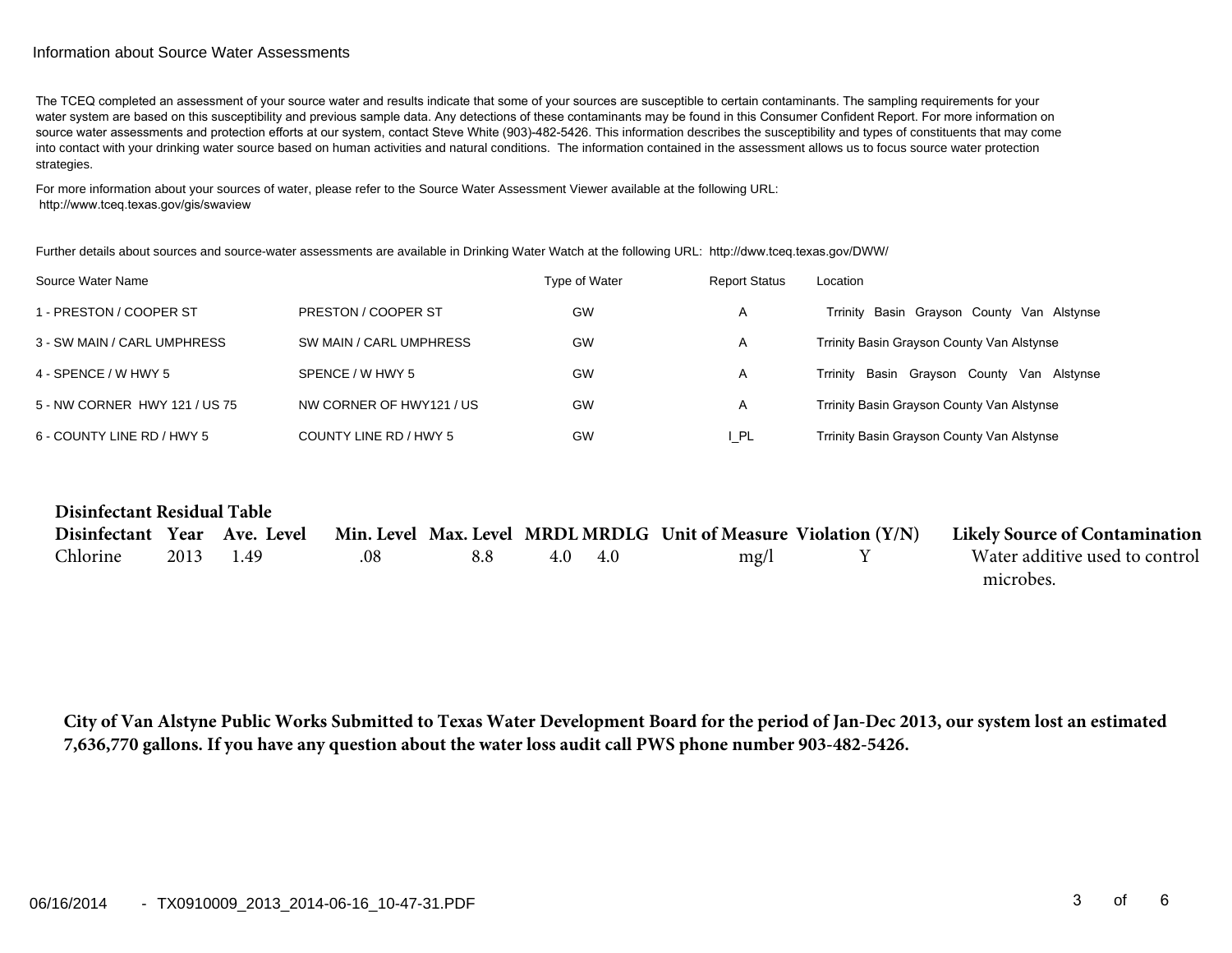#### Lead and Copper

#### Definitions:

Action Level Goal (ALG): The level of a contaminant in drinking water below which there is no known or expected risk to health. ALGs allow for a margin of safety. Action Level: The concentration of a contaminant which, if exceeded, triggers treatment or other requirements which a water system must follow.

| Lead and Copper | Date Sampled | MCLG | Action Level (AL) |       | 90th Percentile   # Sites Over AL | Units | Violation | <b>Likely Source of Contamination</b>                                                                         |
|-----------------|--------------|------|-------------------|-------|-----------------------------------|-------|-----------|---------------------------------------------------------------------------------------------------------------|
| Copper          | 06/29/2011   | 1.3  | 1.3               | 0.104 |                                   | ppm   |           | Erosion of natural deposits; Leaching from<br>wood preservatives; Corrosion of household<br>plumbing systems. |
| Lead            | 06/29/2011   |      | 15                | 2.44  | 0                                 | ppb   | N         | Corrosion of household plumbing systems;<br>Erosion of natural deposits.                                      |

### Water Quality Test Results

| Definitions:                                       | The following tables contain scientific terms and measures, some of which may require explanation.                                                                                                        |
|----------------------------------------------------|-----------------------------------------------------------------------------------------------------------------------------------------------------------------------------------------------------------|
| Avg:                                               | Regulatory compliance with some MCLs are based on running annual average of monthly samples.                                                                                                              |
| Maximum Contaminant Level or MCL:                  | The highest level of a contaminant that is allowed in drinking water. MCLs are set as close to the MCLGs as feasible using the best available treatment<br>technology.                                    |
| Maximum Contaminant Level Goal or MCLG:            | The level of a contaminant in drinking water below which there is no known or expected risk to health. MCLGs allow for a margin of safety.                                                                |
| Maximum residual disinfectant level or MRDL:       | The highest level of a disinfectant allowed in drinking water. There is convincing evidence that addition of a disinfectant is necessary for control of<br>microbial contaminants.                        |
| Maximum residual disinfectant level goal or MRDLG: | The level of a drinking water disinfectant below which there is no known or expected risk to health. MRDLGs do not reflect the benefits of the use of<br>disinfectants to control microbial contaminants. |
| MFL                                                | million fibers per liter (a measure of asbestos)                                                                                                                                                          |
| na:                                                | not applicable.                                                                                                                                                                                           |
| NTU                                                | nephelometric turbidity units (a measure of turbidity)                                                                                                                                                    |
| pCi/L                                              | picocuries per liter (a measure of radioactivity)                                                                                                                                                         |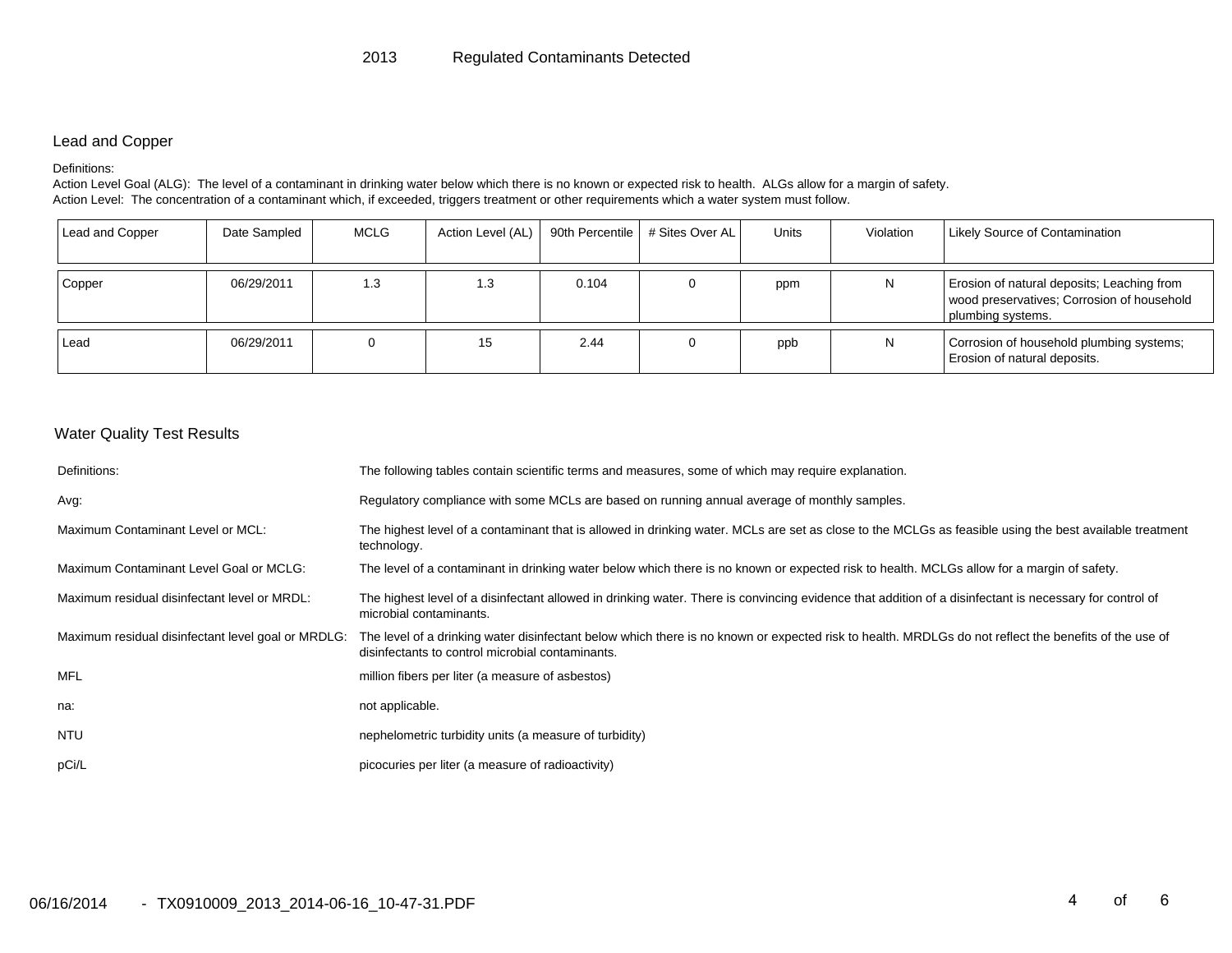# Water Quality Test Results

| ppb: | micrograms per liter or parts per billion - or one ounce in 7,350,000 gallons of water |
|------|----------------------------------------------------------------------------------------|
| ppm: | milligrams per liter or parts per million - or one ounce in 7,350 gallons of water.    |
| ppt  | parts per trillion, or nanograms per liter (ng/L)                                      |
| ppq  | parts per quadrillion, or picograms per liter (pg/L)                                   |